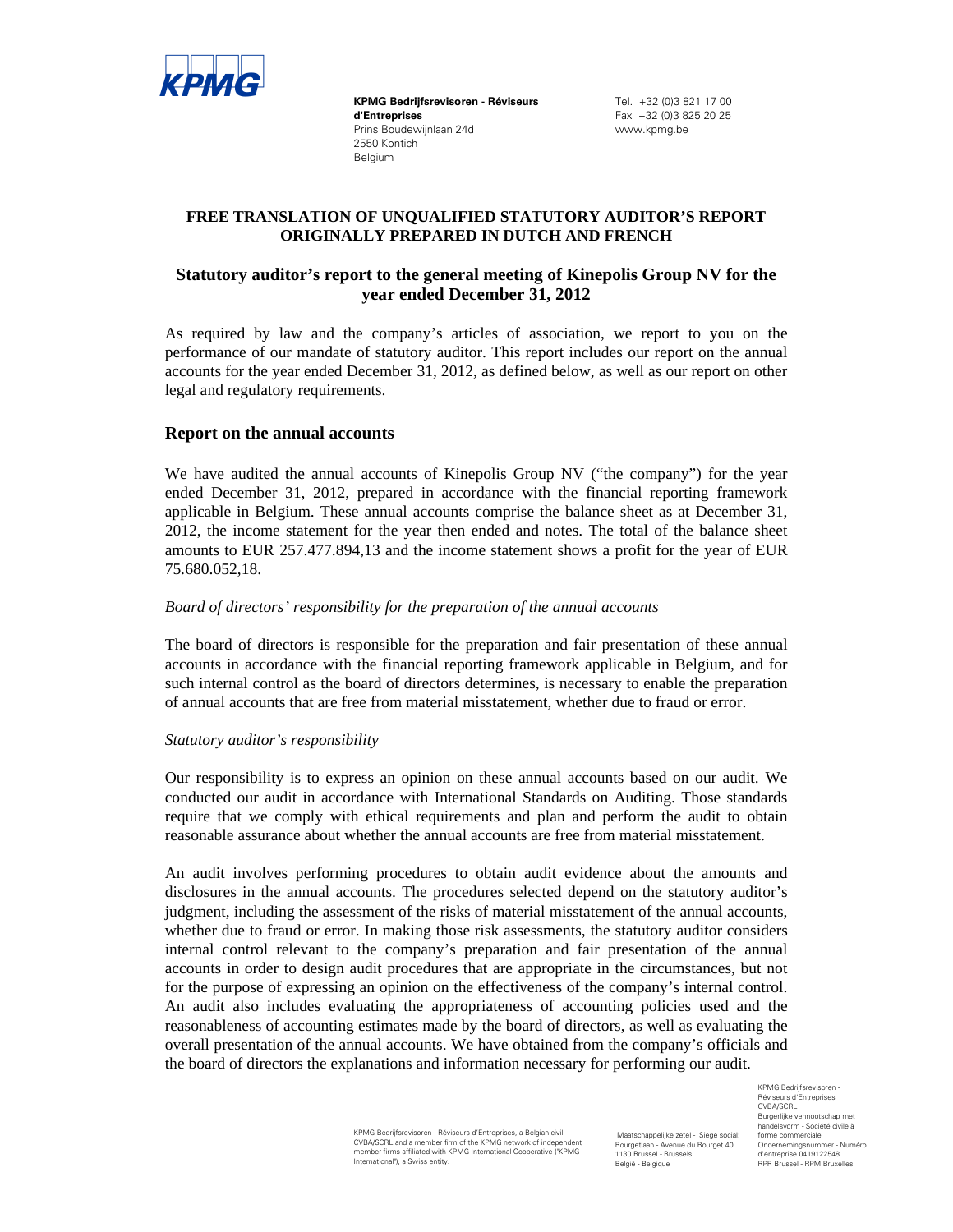

*FREE TRANSLATION OF UNQUALIFIED STATUTORY AUDITOR'S REPORT ORIGINALLY PREPARED IN DUTCH AND FRENCH Statutory auditor's report to the general meeting of Kinepolis Group NV for the year ended December 31, 2012*

We believe that the audit evidence we have obtained is sufficient and appropriate to provide a basis for our unqualified opinion.

### *Unqualified Opinion*

In our opinion, the annual accounts give a true and fair view of the company's equity and financial position as at December 31, 2012 and of its financial performance for the year then ended in accordance with the financial reporting framework applicable in Belgium.

## **Report on other legal and regulatory requirements**

The board of directors is responsible for the preparation and the content of the annual report, for maintaining the company's accounting records in compliance with the applicable legal and regulatory requirements, as well as for the company's compliance with the Company Code and the company's articles of association.

In the framework of our mandate our responsibility is, in all material aspects, to verify compliance with certain legal and regulatory requirements. On this basis, we provide the following additional comments which do not modify our opinion on the annual accounts:

- The annual report includes the information required by law, is consistent, in all material aspects, with the annual accounts and does not present any material inconsistencies with the information that we became aware of during the performance of our mandate.
- Without prejudice to formal aspects of minor importance, the accounting records were maintained in accordance with the legal and regulatory requirements applicable in Belgium.
- The appropriation of results proposed to the general meeting complies with the legal provisions and the provisions of the articles of association.
- There are no transactions undertaken or decisions taken in violation of the company's articles of association or the Company Code that we have to report to you.
- In accordance with Article 523 of the Company Code, we are also required to report on the following transactions which have taken place:
	- o On 14 February 2012 the Board of Directors has assessed that the qualitative and quantitative criteria for the allocation of the variable allowance and the outperformance bonus for the Executive Management as determined by the Board of Directors and the Nomination and Remuneration Committee in 2011 have been fulfilled and thus allocates this variable allowance for the amount of €480.000 and the Outperformance Bonus for the amount of €225.000.